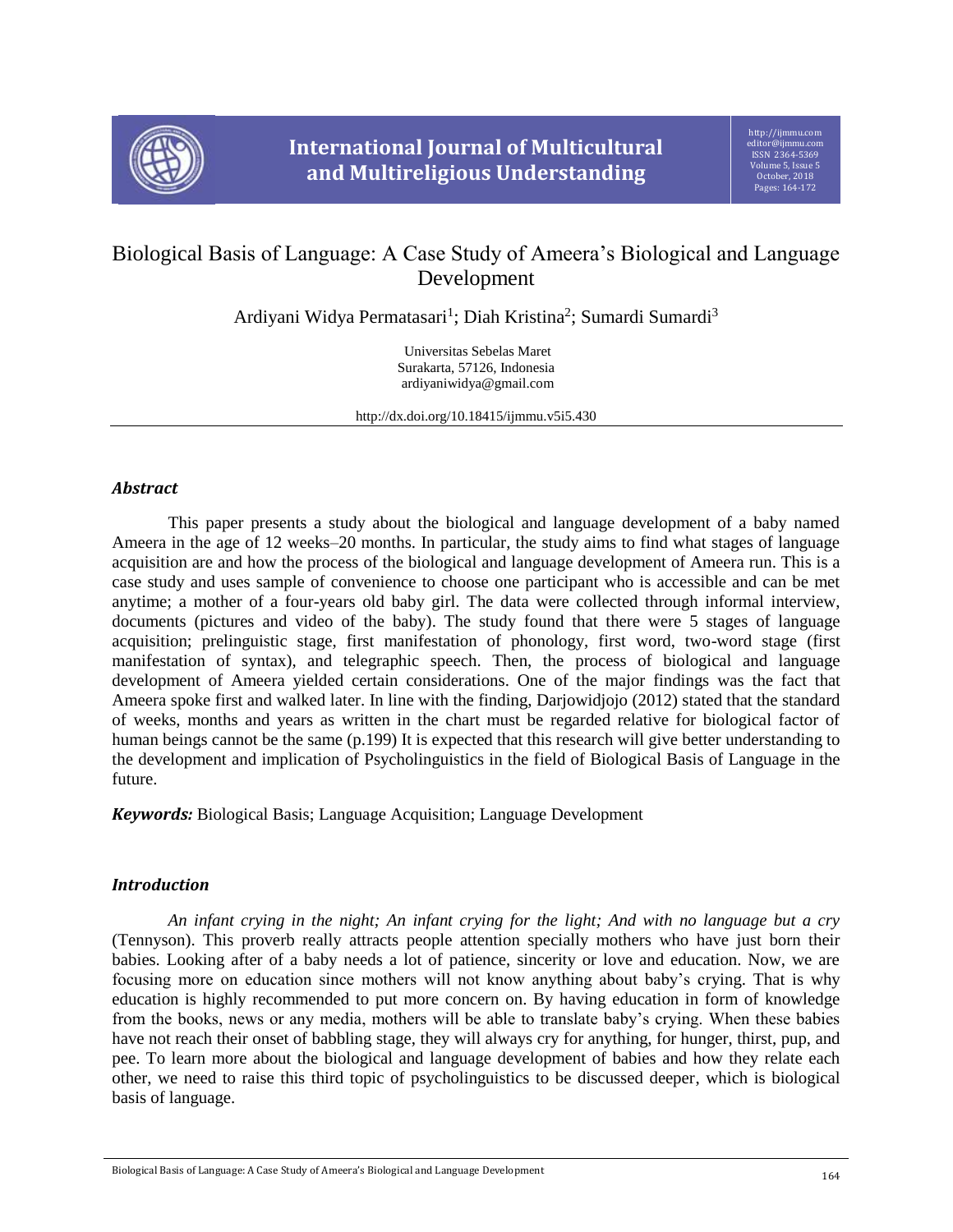As part of genetically endowed language abilities, Lenneberg (1967) hypothesized a "critical period" during which language learning proceeds with unmatched ease. A child's early years are especially crucial for language development, Lenneberg argued, because that is the period before the two hemispheres of the human brain lateralizes and specializes in function. As partial proof, Lenneberg discussed cases where children in bilingual communities were able to learn two languages, fluently and without obvious signs of effort before the age of (about) twelve, but to learn a second language after the age of twelve becomes enormously difficult for most people (Dardjowidjojo., 2012, p. 218-9).

Exactly which language capacities are genetically given is an open, and hotly debated, question. Some linguists are so impressed by the speed and uniformity with which children all over the world learn the complex and abstract system of language that they are convinced that the parameters of what can be a human language are biologically determined (see for example Lightfoot 1982). McNeill (1970, p. 2-3) has even argued that the notion of 'sentence' is inherited: The facts of language acquisition could not be as they are unless the concept of a sentence is available to children at the start of their learning. The concept of a sentence is the main guiding principle in a child's attempts to organize and interpret the linguistic evidence that fluent speakers make available to him. There are not sufficient data to state conclusively the contribution of biology to human language, but all linguists acknowledge that biology does play some role.

As Patterson and Holts write in their chapter about language development in the gorilla Koko, neurologists know that the infant brain is only forty percent developed at birth (retrieved from: [http://papyr.com/hypertextbooks/](http://papyr.com/hypertextbooks)grammar/lgdev.htm). The brain will not achieve its final shape for two years, and many interconnections within the brain will not be complete until the child reaches seven years of age. Some neurologists insist, therefore, that the infant who struggles to gurgle and babble is not attempting to articulate speech sounds because the child has not attained enough neuromuscular, biological, maturity to control the vocal organs before the age of six months. However, Patterson and Holts's point of view were broken by certain researchers (Aitchinson., 1996, p. 52-3; Lieberman, 1992, p. 410-11; Ciani & Chirelli, 1992, p. 51-65 as cited in Dardjowidjojo, 2012, p. 193-6) who stated that though there are the similarities between human being and chimpanzee, these two living things are different and the ability to communicate which is owned by human beings only, the mouth structure of animals which has mouth ratio with tongue narrow size do not enable them to modify the air stream into different and distinctive sounds, and the mouth structure of human beings which has close teeth, similar height, and not slope forward make the air which come out from the mouth can be arranged. Thus, in term of biological side as breathing device, human beings are the only living things who is destined to be spoken primate and biological aspect play important role toward human beings language acquisition.

#### *Research Problems*

There are problems underlie this case, firstly according to Pakulak and Neville (2010) the rates of language development vary substantially among children, and this variability is a product of a complex interaction between genetic and environmental factors (p. 1). Then, Mc Neill (1966) stated that most parents do not teach their babies the rules of language which cause babies acquire a language without explicit teaching and result in error (both grammatical and morphological forms) when they are producing a sentence (p. 69). Another case come from Bishop and Mogford (1993, p. 22 as cited in Dupoux and Mehler., 1990, p. 195) who stated that though variability exists in the rate at which a construction may be acquired or vocabulary grows in a child, "individual variation is less striking than similarities in development". For example, blind children acquire language and vocabulary at the same rate seeing children. Similarly, there are logical problems of language acquisition which come from genetic or environmental factors, no explicit teaching, limited amount of time, and under varying circumstances.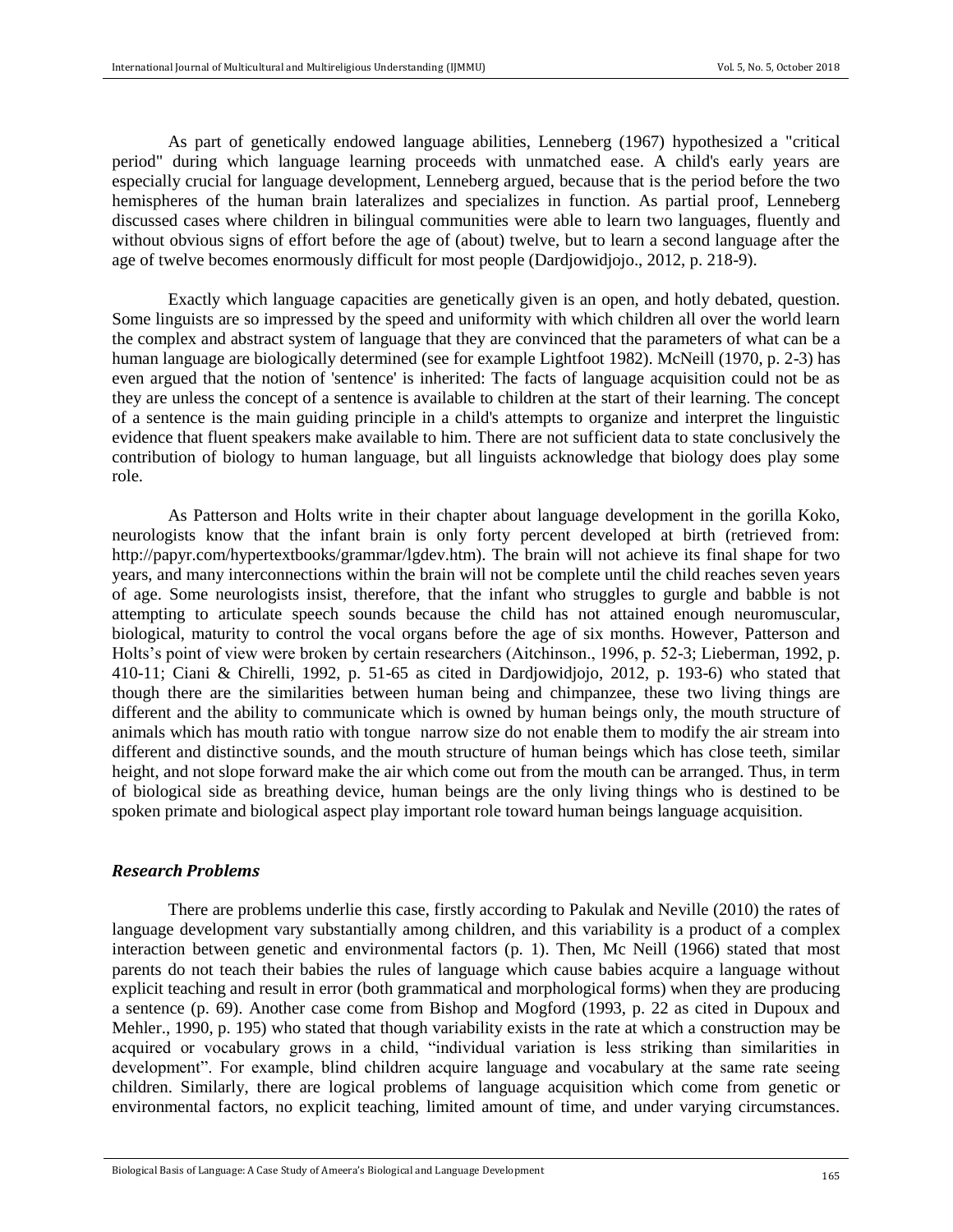Thus, little evidence currently exists which specifically addresses the contribution of biological basis toward language to babies development. This paper intends to answer the following research questions:

- 1. What are the stages of language acquisition?
- 2. How does the process of the biological and language development of Ameera run?

This study is conducted to put more emphasis on the distinction between human being and animals that the biological factor which differentiate human can speak any languages while animals cannot (Darjowidjojo., 2012, p. 189). The second reason is to show that there are processes of language acquisition which relate biological factor with language acquisition (p. 197).

## *Methodology*

The study is conducted in Salatiga. The participant is a mother who works daily in an office and having a four-year-old daughter. The reason for selecting this case was because biological basis of language seems to be simple matter in life which no one notices or pays attention on. In fact, this case is really crucial and essential to be put emphasis in acquiring the language and the healthy physic. Thus, choosing this topic is considered appropriate for this study.

In addition, informal interview was conducted toward the mother. She gave evidence in form of pictures and video of her development. The selection of participant was based on 'sample of convenience' method (McKay., 2006, p. 37). It meant that this mother was more accessible to be asked information regarding how the process of the biological and language development of Ameera and had bigger willingness to be questioned about further information related to their data.

#### *Results and Discussions*

In the first solution, it discusses on what the stages of language acquisition are written below. According to Hamann, there are five stages of language acquisition:

• *From birth to about 6 months–so called prelinguistic stage*

In this stage, the first sounds a baby makes are not language related but stimuli driven noises expressing discomfort. In this sense, there are no language sounds.

4-8 days of age:

babies prefer language to other noise, distinguish their mother tongue (independent from speakers) distinguish (certain) foreign languages

4-8 months of age:

babies prefer pauses at syntactic boundaries to random pauses; babies distinguish syllables, but not chains of consonants; babies can distinguish phonemes (perception of categories); /pa/ > /ba/ babies distinguish the phonemes of the universal inventory, narrow this down to the inventory of their native language;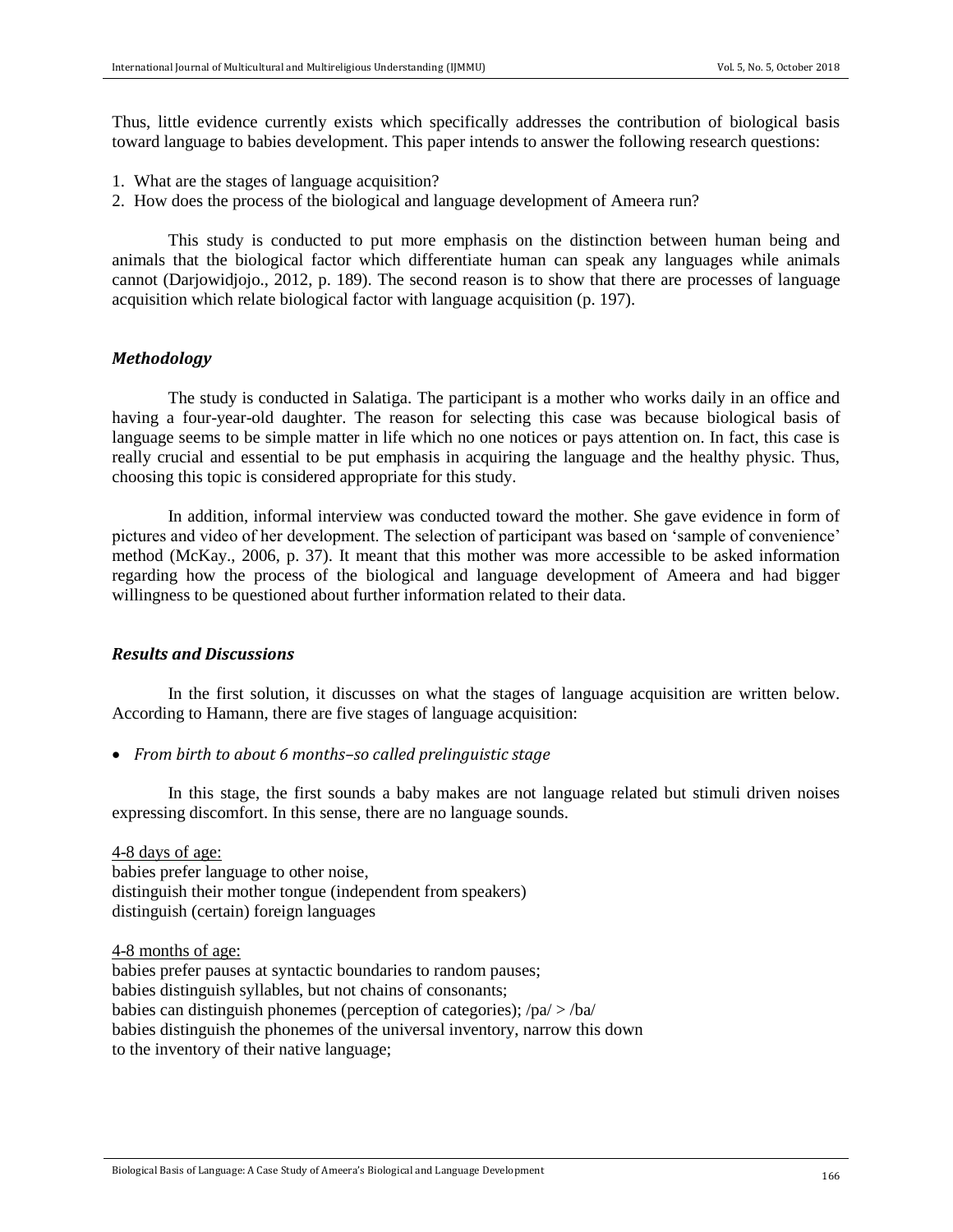#### Experimental Techniques

head turning times; frequency of non-nutritive sucking; HAS (High Sucking frequency indicative of baby's interest) (as shown in figure 1)

- *at around 6-8 months onset of babbling (first manifestation of phonology)*
- *at around 10-12 months first words*
- *at around 20-24 months onset of the two-word stage (first manifestation of syntax) (Retrieved from*[:http://www.uni-oldenburg.de/fileadmin/user\\_upload/anglistik/personen/cornelia.hamann/Lang](http://www.uni-oldenburg.de/fileadmin/user_upload/anglistik/personen/cornelia.hamann/Lang%20uage%20Acquisition.pdf)  [uage Acquisition.pdf\)](http://www.uni-oldenburg.de/fileadmin/user_upload/anglistik/personen/cornelia.hamann/Lang%20uage%20Acquisition.pdf)

In addition, Dardjowidjojo (2012) said that there is universal in language acquisition which is based on phonological and syntax and semantics aspects (p. 237-8). In Jakobson's theory or Minimal Vocalic System which ensure there are of three vocals from /a/, /i/, /u/, only /a/ which is the most used vocal (1971, p.8-20 as cited in Dardjowidjojo., 2012, p. 238). In Ameera's case, she spoke her first word by saying 'yah'. What Ameera faced was quite different to Gass and Selinker's finding that babies acquire sound /m/ and /a/ because of the ease (2001, p. 92 as cited in Dardjowidjojo., 2012, p. 238-9). Thus, the arrangement of sounds is genetic and because of the biological development of human beings is different so when do certain sounds appear cannot be measured by years or months. In this case, Echa who can speak (4; 9) and her sister (3;0) (Darjowidjojo., 2000, p. 113). Moreover, Ameera is able to speak /r/ in her 18 months. In this case, the universal level of phonological aspect cannot be determined surely as high level of universal considering Ameera's case. Then, universal of syntax and semantic aspects have lower level than the previous. Syntax aspect covers the sentence pattern which is gained universal. Semantic aspect deals with what kind of word is acquired and how many words are based on the children' condition (Dardjowidjojo., 2012, p. 240-1). For the reason that Ameera live in two condition, in the village, at Grandma's house and in Salatiga, she often uses Javanese like *ojo...ojo...ojo.... mah....* when she responded to her mom's want to record Ameera.

In the second solution, how the process of the biological and language development of Ameera run. In this world, babies acquire language by the similar process. However, Ameera has some differences among other babies. In her 12 weeks, she started to have sitting position, slept like an adult, she begun the cooing for 20 seconds and chuckling sounds were made. In her 16 weeks, Ameera liked to be in *tengkurap* position. Her head was self-supported. She responded quickly to human sounds definitely and her eyes seemed to search for speaker. Consonantal sounds were made with the vowel-like cooing but the vocalizations were very different from sounds of mature language. In her 20 weeks, she liked to roll over her body moved her hands and legs frequently but she has not been able to sit. She started to hold all the things around her. She starts to crawl backward. This time, Ameera changed her cooing to babbling with single syllables like ma, mu, mi, etc. In her 6–8 months, she was in her golden period for she showed a lot of progress. She started to crawl forward and her hands and legs moved more frequently. She could sit with properties behind her. She could call her own nick name like *ta.ta.ta*. She started to have identical sound, one syllable like *nen.nen.nen* (meaning that she asked for ASI before her mom went to work). She started to be able to respond to simple command. She could point at her head, nose, mouth, legs when she was asked. When the songs were played her hands were dancing. What Bates (1976) creates interesting connections between the development of language and the child's gestural communication by regarding gestures like those described above as communicative acts ('speech acts') performing the same social functions of request and assertion that utterances later satisfy. A child pointing with a finger is commonly making an assertion ("There's my ..."). Similarly, Ameera learns that intention (assertions, requests, command) which can be conveyed as signals; she learns to combine signals and use nonverbal vocalization to communicate a message.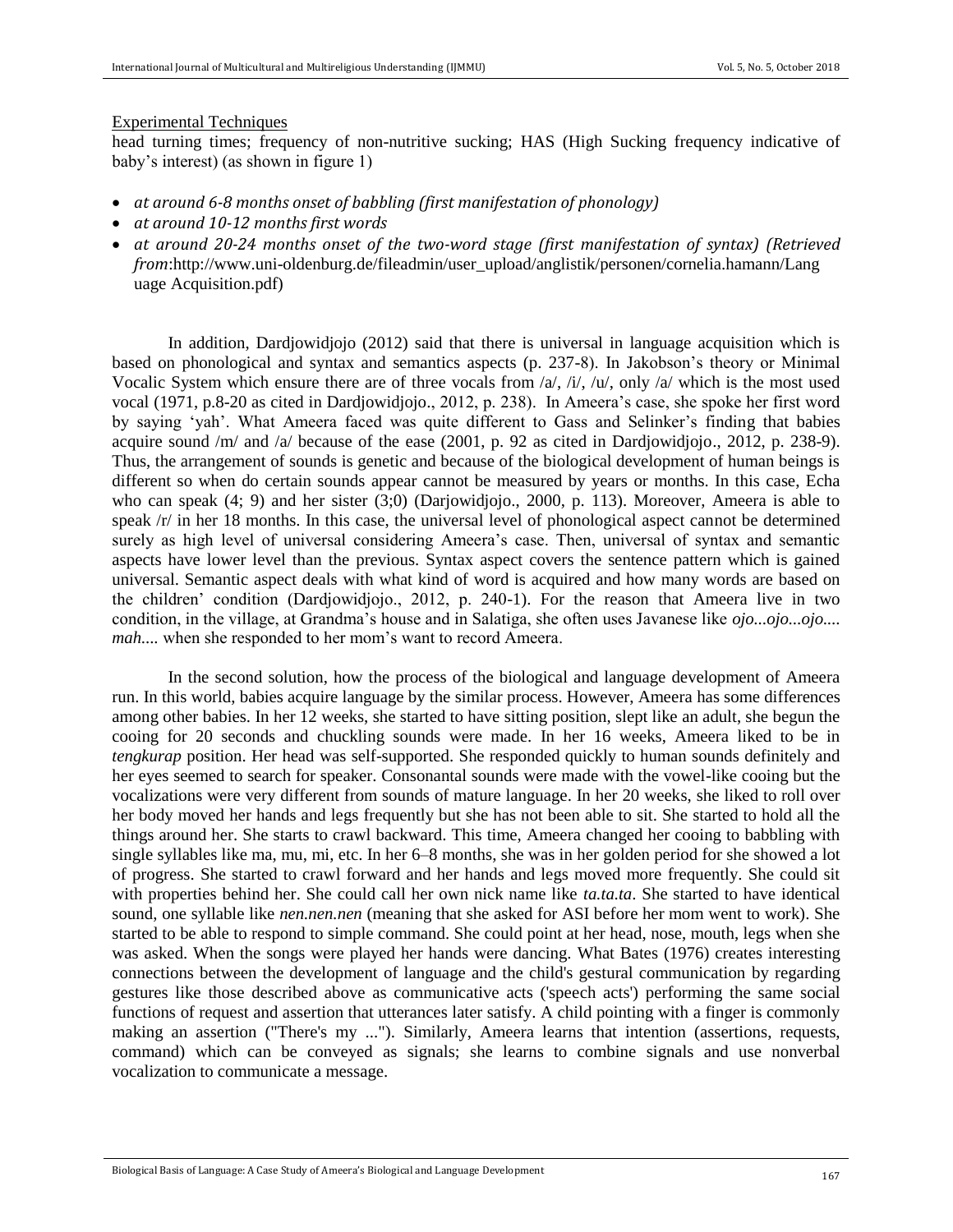In her 10 months, she stood holding on in the bedroom's walls. She understood more of simple command like when her mom recorded her, her mom said *lihat mama* and she suddenly turned her face to the camera. When her mom said smile, she smiled. When her mom said kiss bye and she gave the gesture of kissing good bye and shaking her hands. When her mom said *jeleknya gimana* and she turned her face into ugly face like in the picture. Next, in her  $12 - 15$  months, she started to stand by one hand and walk for five steps. Definite signs of understanding appear in responses to simple command. She responded Indonesian songs like Pok Ame-Ame, Topi Saya Bundar by shaking her hands and giving certain gestures. She understood her mom's question and held her mom's hand when she was going to stand and walk like in the video. In her  $18 - 20$  months, Ameera was able to do many things. She could walk slowly and creep downstairs. She was able to sing Indonesian songs like *pok ame-ame*, *naik-naik ke puncak gunung*, and *topi saya bundar* with its gesture like in the first picture. Then, the surprised event occured when her mom was recording her and she was angry by saying '*ojo...ojo...ojo....ojo...ojo mah....'* Meaning that she did not want to be recorded and tried to take the hand phone like in the second picture. Fortunately, she was able to say her long name but with not yet clear vocalization. She started to imitate all human sounds. (as shown in figure 1).

#### *Conclusion*

By discussing on the previous case, Ameera's case, there are certain conclusions made. Firstly, the benchmark of weeks, months and years as Lenneberg's chart which talked about Echa's biological and language development (the grandchild of Darjowidjojo) must be regarded relative for biological, language comprehension and production factors of human beings arenot the same (Dardjowidjojo., 2012, p. 199). For instance, Ameera's case who could not stand holding on until her 10 months while Echa could stand in her 8 months. Another example, Echa understood and responded to simple command in her 12 months while Ameera could do that in her 10 months. Secondly, human beings acquire language natively and occur in the period of 2–12 years old. At last, the mother's of Ameera unconsciously used or applied behaviorism toward Ameera. For the reason that Ameera spoke first than walk, Ameera's language learning is the result of 1) imitation (word-for-word repetition), 2) practice (repetitive manipulation of form), 3) feedback on success (positive reinforcement), and 4) habit formation (Markle., 1969; Skinner., 1968 as cited in Fauziati., 2009, p. 19). Similarly, Ameera was able to speak fluently, respond well, and sing Indonesian songs with gesture in her 18 months for she was always given stimulus in form of repetition, drilling, and rejoinder (Brook., 1964, p. 156-61 as cited in Fauziati., 2009, p. 21-4). Her mother always trained her with Indonesian songs and its getsures, gave her simple command like c*antiknya mana?* give me your smile, *jeleknya mana*?, *kakinya mana?hidung peteknya mana? (hidung pesek)*

Based on the facts and the experts discussed above, biological phenomenon especially biological development; its direction and schedule of the appearance of one element in a language is genetic problem. People cannot make it faster or slower the appearance of elements. Another factor is environment factor affect what have been existed in the human biology as well. In Dardjowidjojo' research toward his grandchild, Echa, she was attracted by many efforts to speak /r/ or /j/ but she could speak them in her (4;9). In Ameera's case, she was able to respond simply command in her 6-8 months and pronounce  $/r/$  and  $/1/$  clearly in her 14 months. Thus, we notice that biological basis and language development of a baby are interrelated. In brief, Ameera's biological and language development run well by noticing on the stages of language acquisition and because of her mother's recognition toward Ameera's every single growth and Ameera's ability.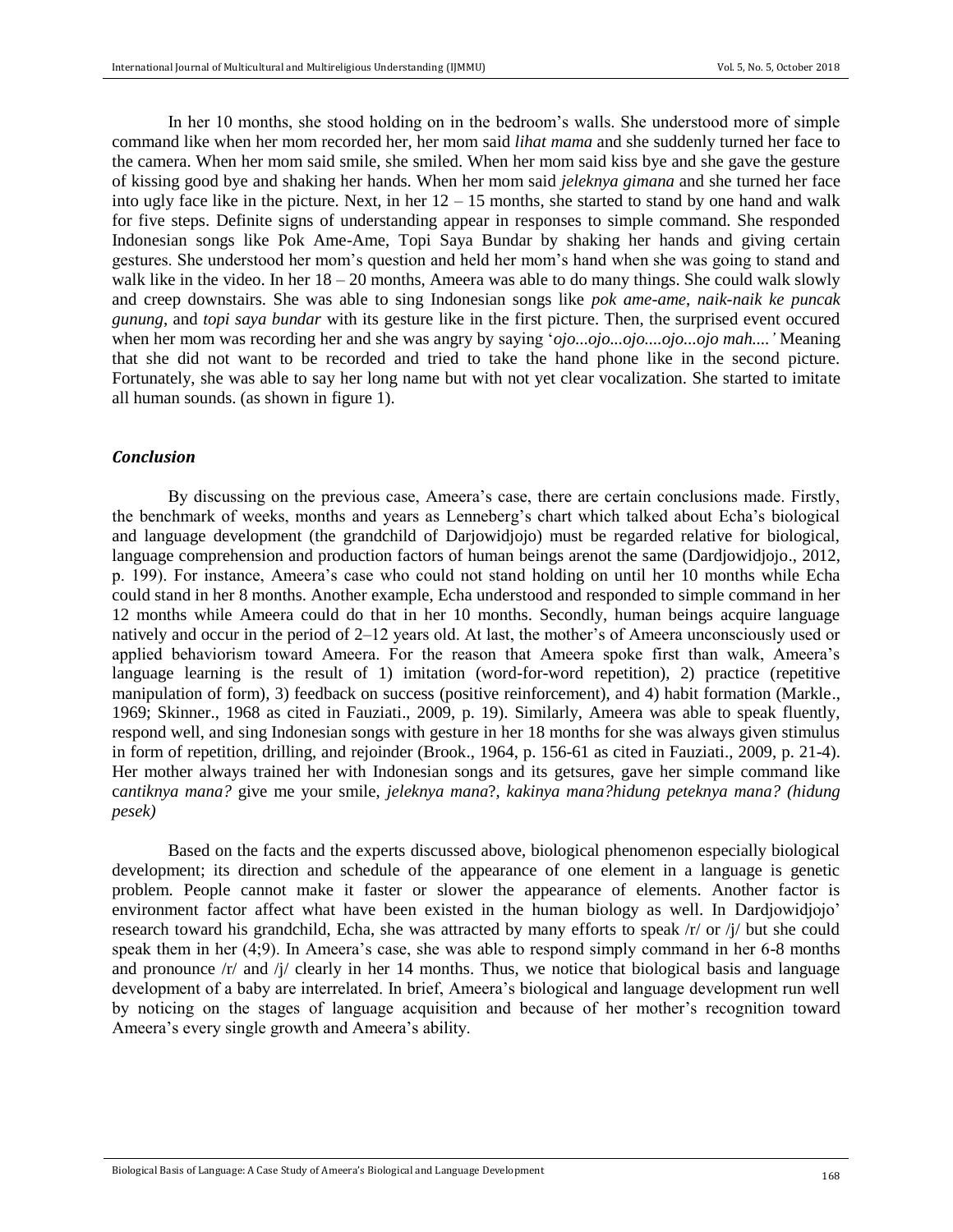#### *Acknowledgement*

This research receieved no funding from noone or institutions. However, I do appreciate to my sister in law who participated and spared her time for my study in providing many data in the form of pictures and video of her daughter and giving many informations of her daughter biological and language development in the form of interview session.

#### *References*

Dardjowidjojo, S. (2012). Psikolinguistik: Pengantar Pemahaman Bahasa Manusia. Jakarta: Yayasan Pustaka Obor Indonesia.

\_\_\_\_\_\_\_\_\_\_\_\_\_\_. (2000). Echa: Kisah Pemerolehan Bahasa Anak Indonesia. Jakarta: Grasindo.

- Dupox, E., & Mehler, J. (1990). Monitoring the lexicon with normal and compressed speech: Frequency effects and the prelexical code, Journal of Memory and Language, 29: 316-335.
- Fauziati, E. (2009). Reading on Applied Linguistics:A Handbook for Language Teacher and Teacher Researcher. Surakarta: Era Pustaka Utama.
- Lightfoot, David. (1982). The Language Lottery: Toward a Biology of Grammars, Cambridge. Mass: The M.I.T. Press.
- McKay, S. L. (2006). Researching second language classrooms. Mahwah, NJ: Lawrence Erlbaum Associates, Inc.
- McNeill, D. (1966). "Developmental Psycholinguistics". In F. Smith and G.A. Miller (eds): The Genesis of Language. Cambridge, Mass: MIT Press.
- McNeill, David. (1970). The Acquisition of Language, New York: Harper & Row. 1985 "So You Think Gestures are Nonverbal?" Psychological Review, 92: 350-71.

Online Sources:

Kies, Daniel. (1991). Language Development in Children: Modern English Grammar. Retrieved from http://papyr.com/hypertextbooks/grammar/lgdev.htm.

## *Appendices Appendix 1*

#### *The Biological and Language Development of Ameera*

The focus of my interview is to ask you about the biological and language growth of Ameera. Points that I am going to ask are

- How was Ameera's biological and language growth from 12 weeks to 20 months?
- What were the evidence?

The response were written directly in the chart and the evidence were in the form of pictures and video. For the video will be attached.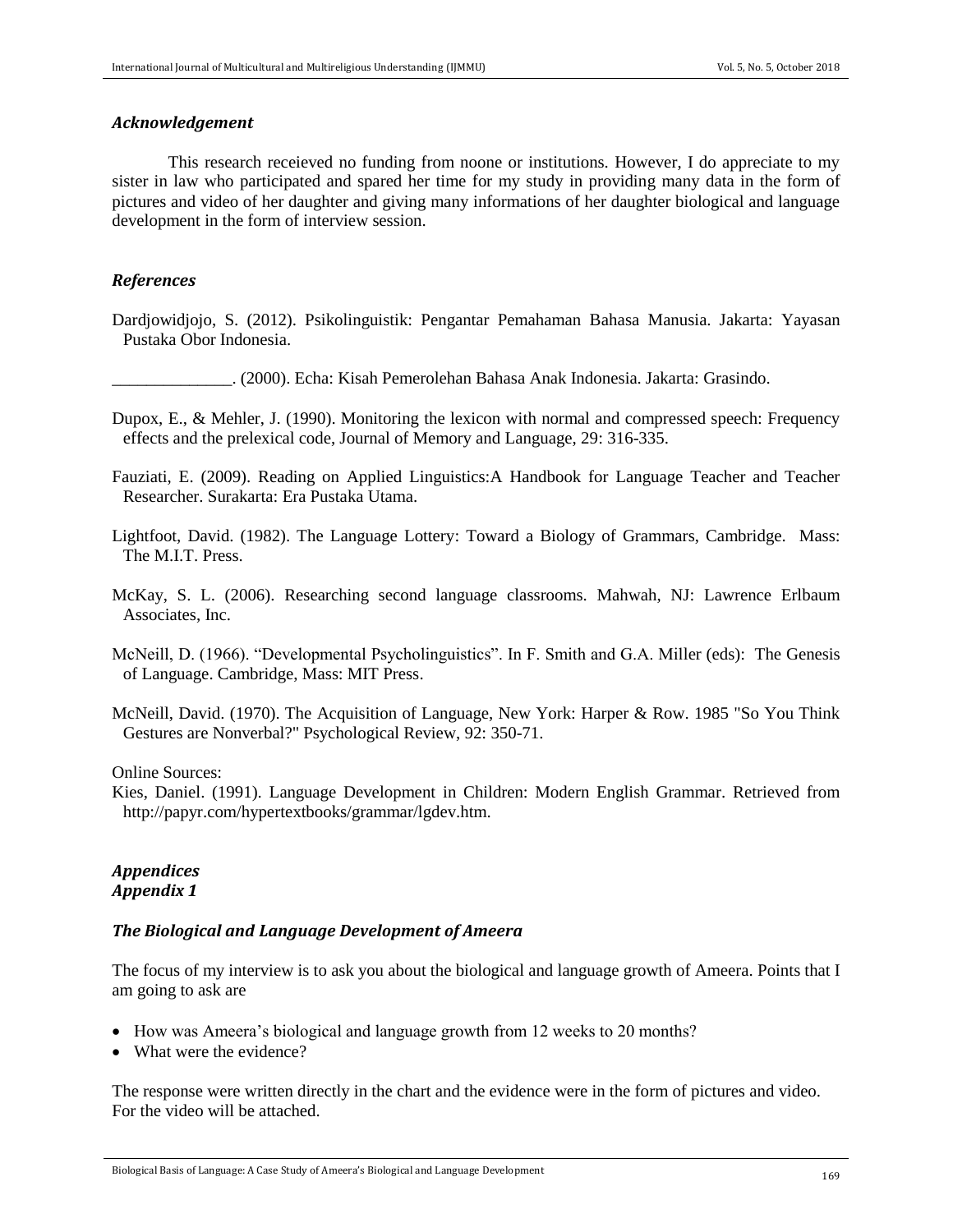

Ameera started to sit and didnot like to be carried by her mother like usual babies. She prefered to be carried in front of her mother's chest and sit like a one year old baby. She slept in inclined position like how adult sleep. She has begun the cooing for 20 seconds and chuckling sounds were made.





Ameera liked to be in *tengkurap* position. Her head was self-supported. She responsed quickly to human sounds definitely and her eyes seemed to search for speaker. Consonanted sounds were made with the vowel-like cooing but the vocalizations were very different from sounds of mature language.

20 Weeks



In the video, it was shown that Ameera liked to roll over her body and moved her hands and legs frequently but she hasnot been able to sit. She started to hold all the things around her. She start to crawl backward. This time, Ameera changed her cooing to babbling with single syllables like ma, mu, mi, etc.



She started to crawl forward and her hands and legs moved more frequently. She could sit with properties behind her. She could call her own nick name like ta.ta.ta. She started to have identical sound, one syllable like nen.nen.nen (meaning that she asked for ASI before her mom went to work). She started to be able to respond to simple command. She could point at her head, nose, mouth, legs when she was asked. When the songs were played her hands were dancing.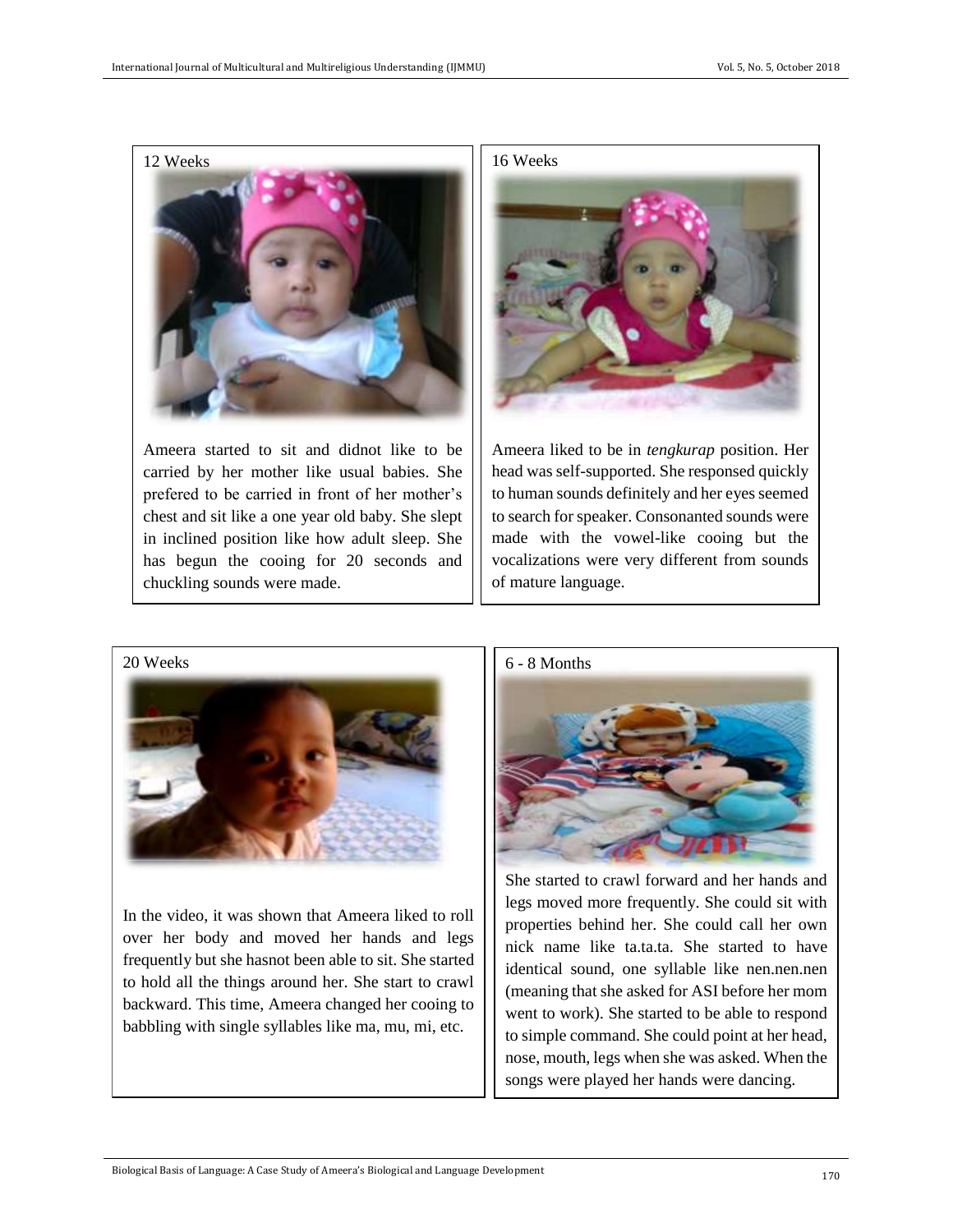## 18-20 Months



In this age, Ameera was able to do many things. She could walk slowly and creep downstairs. She was able to sing Indonesian songs like *Pok Ame-Ame, Naik-naik ke puncak gunung*, and *Topi saya bundar*  with its gesture like in the first picture. Then, the surprised event occured when her mom was recording her and she was angry by saying *'ojo...ojo...ojo....ojo...ojo mah....* Meaning that she didnot want to be recorded and tried to take the handphone like in the second picture. Fortunately, she was able to say her long name but with not yet clear vocalization. She started to imiate all human sounds.

Fig. 1 The relationship between the biological and language development

#### *Appendix 2*

*Videos and Pictures of Ameera*